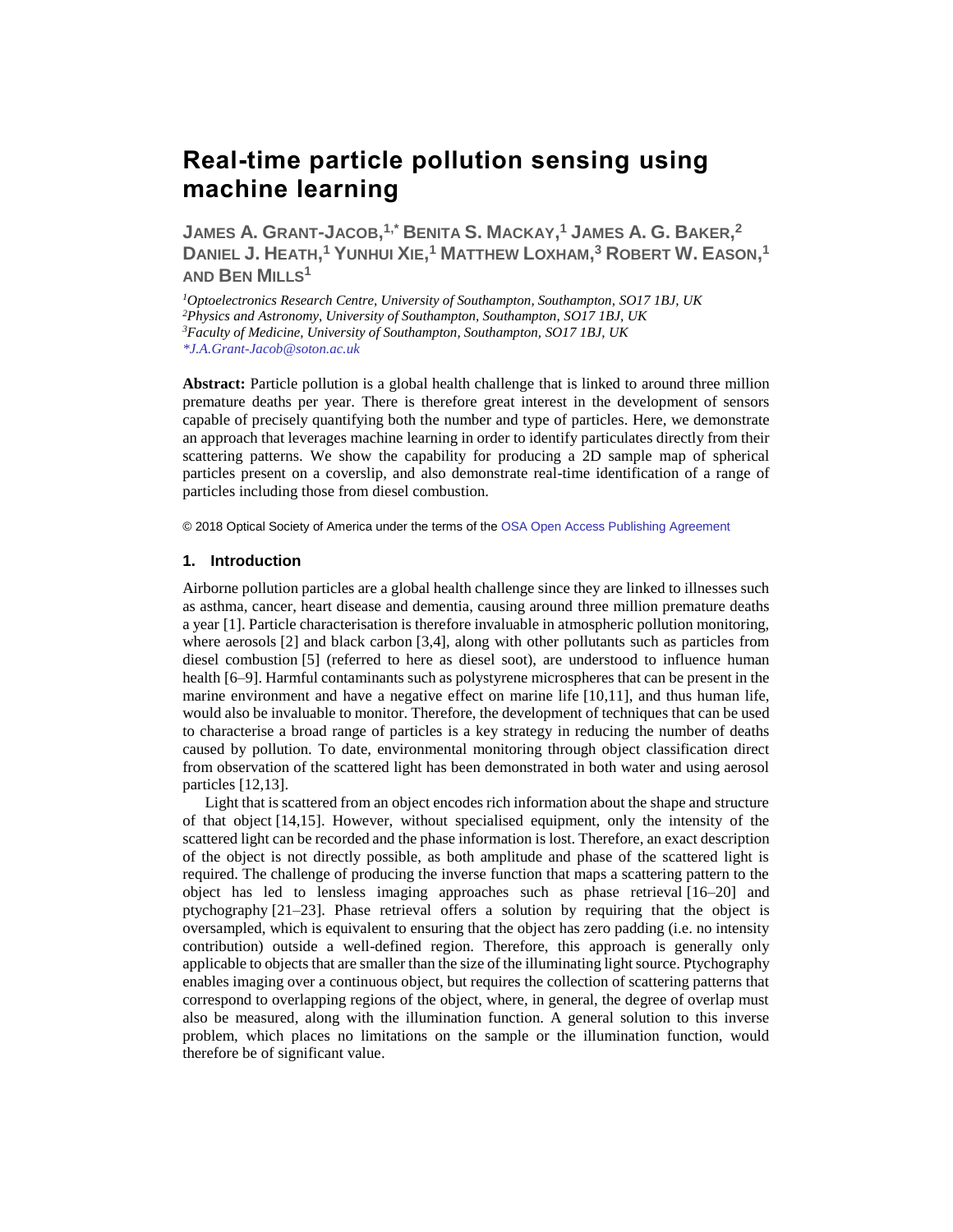Neural networks (NNs) [24–26] are a computing paradigm inspired by the interconnected network of neurons present in biological intelligence. Rather than being programmed with specific instructions, a NN learns an algorithmic process from processing input-output data. With appropriate training data, a NN therefore has the potential to learn a direct transfer function from scattering pattern to quantification of the sample, without any need for understanding the physical laws of light-matter interaction. NNs can therefore forgo the need to develop complex light-interaction models [27,28]. An additional advantage of using NNs for sensing is the recently shown ability to update the NN for additional particle type determination or accuracy when required, without retraining on the whole previous dataset [29].

Recent advances in NN has allowed lensless computational imaging [30] and phase recovery [31–33], as well as object classification through scattering media [34–36] and through diffraction imaging [37]. Theoretical work by Ulanowski *et al*. [38] described applying NNs to determining particle size and refractive index. Although the determination of particle refractive index and size of colloidal spherical particles [39–41] has also been demonstrated experimentally using NNs [42], our results presented here demonstrate the application of machine learning to determine the size, material and number of microspheres in a cluster, as well as the real-time identification of a range of real-world airborne pollution particles.

Specifically, we demonstrate firstly a NN that can predict the material and number of microspheres at each position on a substrate, hence producing a sample map, and secondly a NN that runs in real-time for identification of airborne pollutants such as pollen and particles from diesel combustion. The real-time NN receives live camera images of scattering patterns and processes them in real-time, returning its determination as the illuminating laser spot is scanned over the particles. These two experiments offer a proof-of-principle demonstration of the applicability of our technique for both marine and airborne pollution identification. The proposed sensing concept, as shown in Fig. 1, is that a NN can directly quantify the material and number of particles from a single scattering pattern, once provided with appropriate training data.



Fig. 1. Proposed application of a NN to quantify an object directly from the scattering pattern. A NN, which can approximate any function if provided with appropriate training data has the potential to directly determine specific sample parameters from the associated scattering pattern.

## **2. Method**

#### *2.1 Sample fabrication*

Polystyrene microspheres of size 5  $\mu$ m  $\pm$  70 nm and silicon dioxide microspheres of size 5  $\mu$ m  $\pm$  200 nm from Sigma Aldrich were deposited onto a substrate (a 22 mm by 50 mm, 0.15 mm thick borosilicate coverslip) in a dilution of 1 part per 1000 in deionized water. The two solutions were deposited onto the substrate approximately 3 mm apart, each covering a region approximately 3 mm in diameter. The aqueous solution was evaporated by placing the substrate on a hotplate for two minutes at 90  $\mathrm{^{\circ}C}.$ 

The airborne pollution particles used were *Narcissus* pollen grains, *Iva xanthiifolia* pollen grains, diesel soot (particles from diesel combustion) collected from a car exhaust, and wood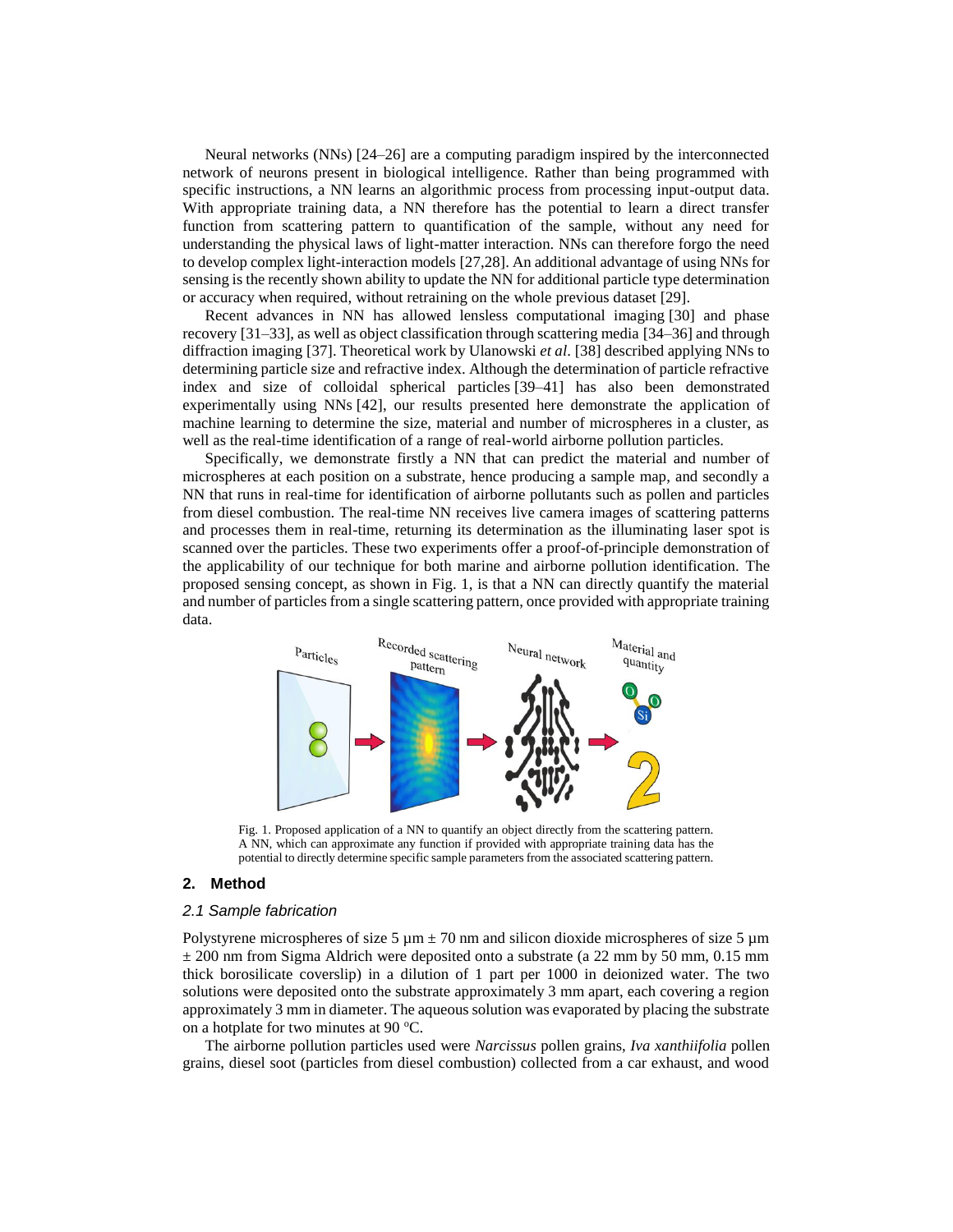ash, which were deposited on separate substrates. This allowed labelling and recording of scattering patterns for training the NN. Subsequently, the four types of pollutants were deposited onto four separate quadrants on a new substrate, for real-time measurements. Images of the pollution particles were recorded using a Zeiss Evo SEM.

# *2.2 Experimental setup*

Light from a HeNe laser operating at 632.8 nm, was focused onto the substrate using a 5 cm focal length lens, producing a spot size with diameter approximately 20  $\mu$ m. The scattered light from the particles was projected onto a screen at a distance of 5 cm from the substrate, and subsequently imaged by a CMOS camera (Thorlabs, DCC1545M, 1280 x 1024), placed 30 cm away, with an integration time of 100 ms. Owing to the housing of the camera preventing the detector being placed in close proximity to the particle, by imaging the screen, we were able to capture signals from higher scattering angles than that possible with the CMOS camera alone. The camera was connected to a computer to allow real-time capturing of images, and synchronisation with the programmable XYZ movement stages. To image the substrate, the screen was removed and replaced with a 20x microscope objective (Nikon 20x NA =  $0.4$ ) connected to a CMOS camera (Thorlabs, DCC1545M, 1280 x 1024).

# *2.3 Data collection and training*

Figure 2 shows the schematic for data collection and NN training. A region of a substrate (a borosilicate coverslip) was sparsely coated with 5 µm diameter polystyrene microspheres and an adjacent region of 5 µm diameter silicon dioxide microspheres, both of total area approximately 3 mm by 3 mm. The substrate was mounted on an XYZ translation stage in order for the focussed light from a HeNe laser to be scanned over the substrate regions of interest. The HeNe light was focussed to a spot size of approximately 20 µm diameter, and the movement steps in X and Y on the substrate, between recording each scattering pattern, was  $30$ µm.

Since a NN learns by the processing of training data, rather than being hard-coded with algorithms, the resulting efficacy is generally dependent on the quality and appropriateness of the training dataset. Here, each item in the training dataset consisted of a single scattering pattern (the input) and two parameters corresponding to the material and the number of particles (the output). For the training dataset, for each scattering pattern, the material was known from prior knowledge of the particle distribution and the number of particles was determined from a microscope image of the sample that was visually inspected and human-counted. The training dataset consisted of 568 items, collected from both material regions under identical conditions, and contained a distribution of number of particle clusters.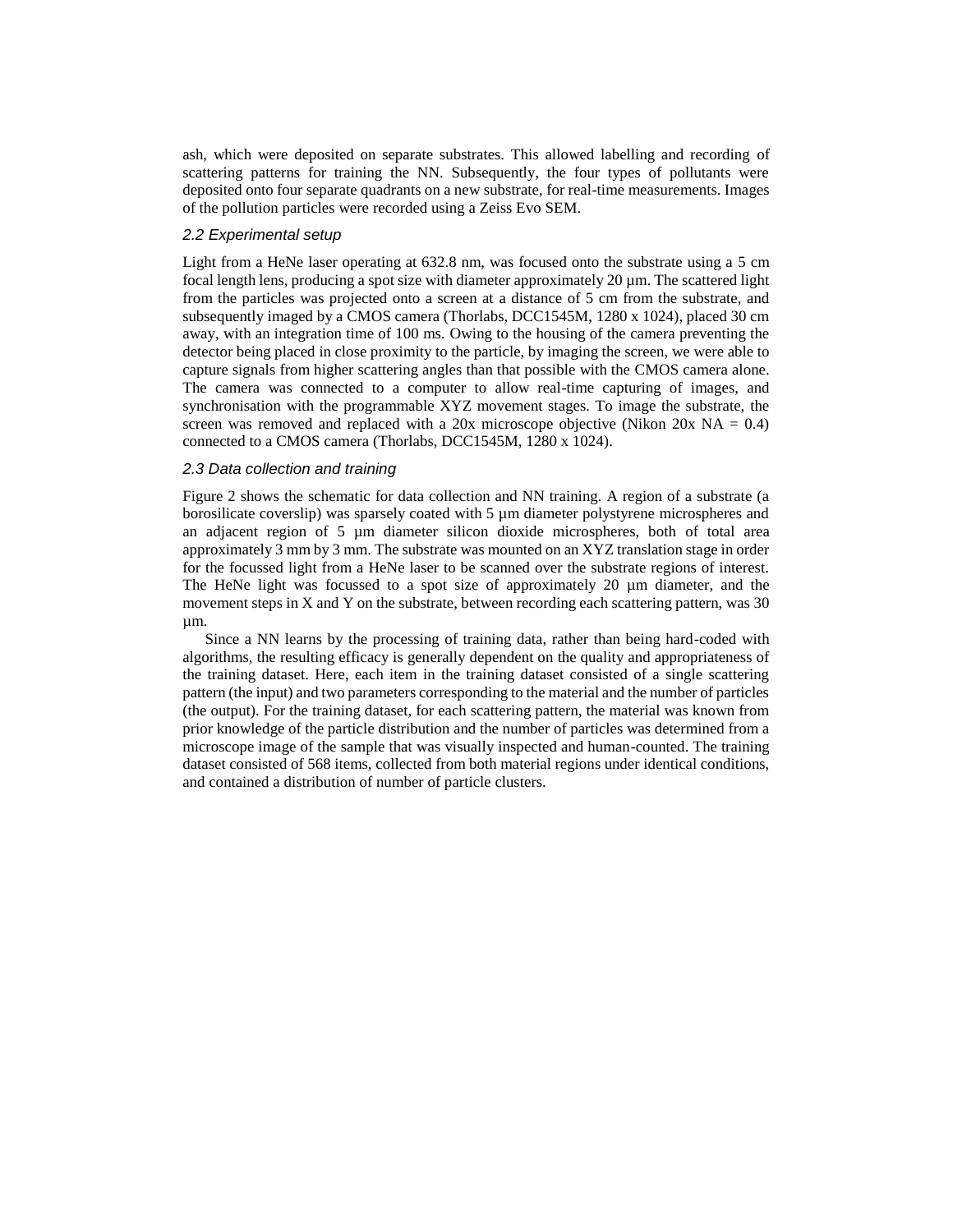

Fig. 2. Collecting the training dataset and training the neural network. The schematic shows the collection of scattering patterns and associated microscope images for 568 positions across a substrate, which was used to form the training dataset. Each scattering pattern was used as an input for the NN, which then predicted the material and number of particles. The feedback from the comparison function was used to optimize the weighting between the neurons in the NN, via an automatic process known as backpropagation [43], in order to increase the prediction accuracy.

## *2.4 Neural network*

The type of NN used was a convolutional neural network (CNN) [44,45], and the CNN framework used was Tensorflow [46]. CNNs are particularly effective at processing image data, as they can include a series of convolutional processes that, during training, are optimized in order to recognise specific features in the images. Both the NNs used in this work (one for microspheres analysis and one for real-time pollution analysis) consisted of an input layer, two convolutional layers with a fully connected layer (1024 neurons) before the categorisation output. Training took 10000 and 1000 epochs (iterations through the entire dataset) for the microspheres and real-time NNs, respectively.

Figure 3 displays a diagram of the NN used for both the microspheres and real-time experiments. The training data was pre-processed by cropping the images to 112 by 112 pixels and normalising to a maximum value of 255, before being passed into the NN. The first two layers following the input layer consisted of 64 and 32 convolutions, for microspheres NN and real-time NN, respectively, with sizes of 112 by 112 and 56 by 56 for microspheres, and 112 by 112 and 56 by 56 for real-time, for the first and second layers. A kernel size of 3 and 15 was used for each layer for microspheres and real-time NN, respectively, with a pooling factor of 2 and stride of 2. The output of the second layer was passed to a fully connected layer of 1024 neurons. A dropout [47] of 0.1 was used for the fully connected layer and ReLU activation function [48] was used at each layer. The training protocol was the adaptive moment estimation (ADAM) optimizer [49], which was used to minimize the softmax cross entropy cost function. A learn rate of 0.0003 was used for both NNs.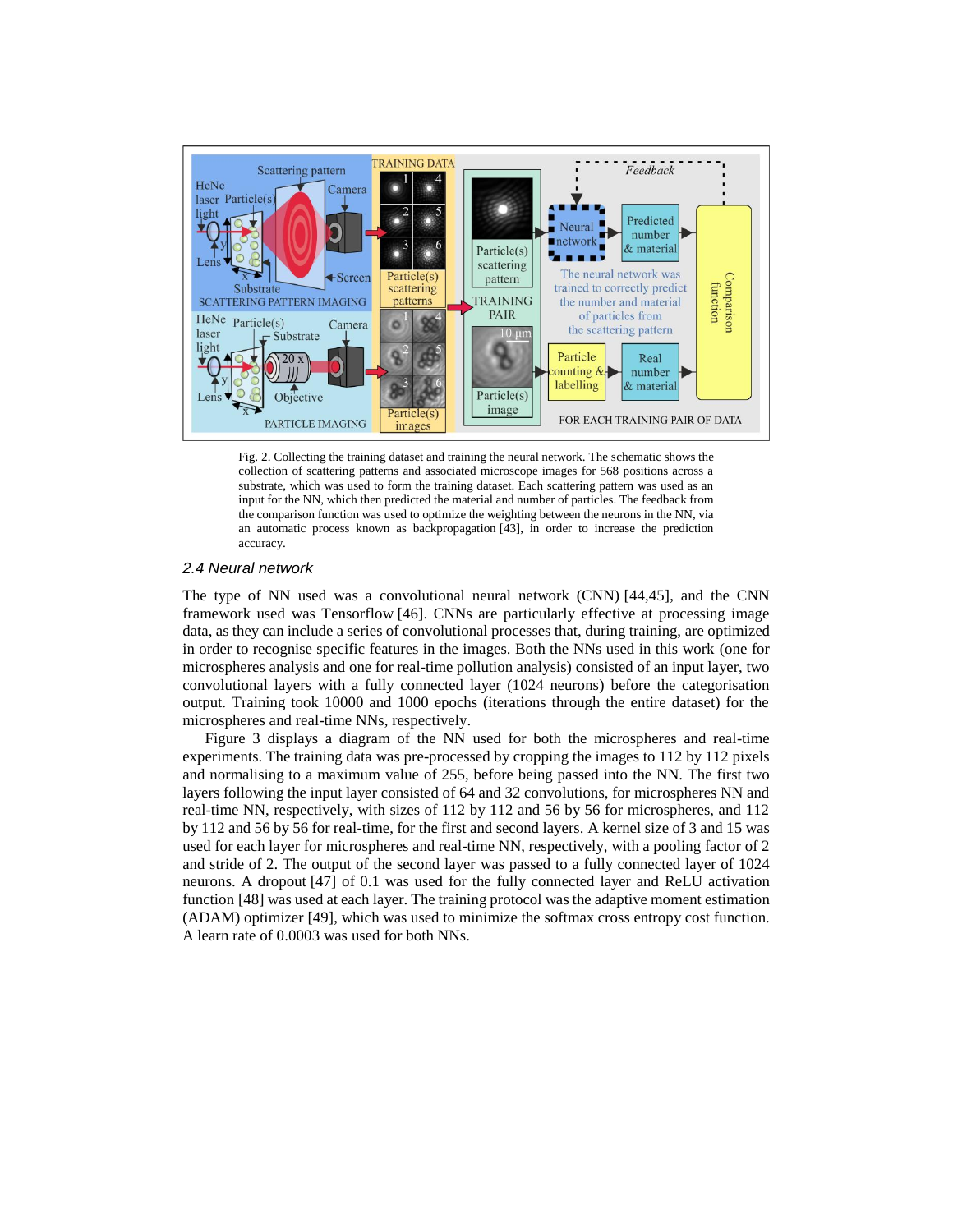

Fig. 3. Diagram of the NN used for the microspheres and real-time experiments.

The output of the microspheres NN had 13 categories, 1-9 corresponding to 0-8 particles of polystyrene, and 10-13 categories corresponding to 0-3 particles of silicon dioxide, with each category assigned a confidence percentage, with the combined value for all categories for each analysed scattering pattern equalling 100%. The output of the real-time NN was 4 categories with each category assigned a confidence percentage for each tested scattering pattern, with the combined value for all 4 categories equalling 100%.

# **3. Results and discussion**

# *3.1 Particulate mapping*

Since marine particle pollution can consist of plastic microspheres, such as polystyrene, the application to the detection of such microspheres is important, and hence is demonstrated here. Experimental scattering patterns from either a single microsphere or a cluster of many microspheres are shown in Fig. 4, with the associated microscope images displayed as an inset to each image. Each image is split in half to emphasise the difference in the scattering patterns for different sample parameters. In general, as the number of particles increased in the clusters, the angle between adjacent interference peaks decreased, owing to interference from multiple particles.



Fig. 4. Highlighting the differences between scattering patterns for different materials and numbers of microspheres. (a) Contrasts the scattering patterns from a single (left) polystyrene and (right) silicon dioxide microsphere. (b) Shows that two particles of polystyrene for two orientations had similar but rotated scattering patterns. (c) Shows three polystyrene microspheres in a line (left) and in a triangle (right). In all cases, the associated microscope image is inset.

Figure 4(a) shows a single particle of (left) polystyrene and (right) silicon dioxide. Whilst the microscope images are almost indistinguishable, the scattering patterns have distinctly different angles for the interference rings. Figure 4(b) shows the scattering pattern for two different orientations of two polystyrene particles. The two scattering patterns are almost identical, except for the relative rotation. The pattern recognition process in the NN therefore had to become rotationally invariant, as here the scattering patterns have a uniform distribution of rotation. Figure 4(c) shows the difference between three polystyrene particles that are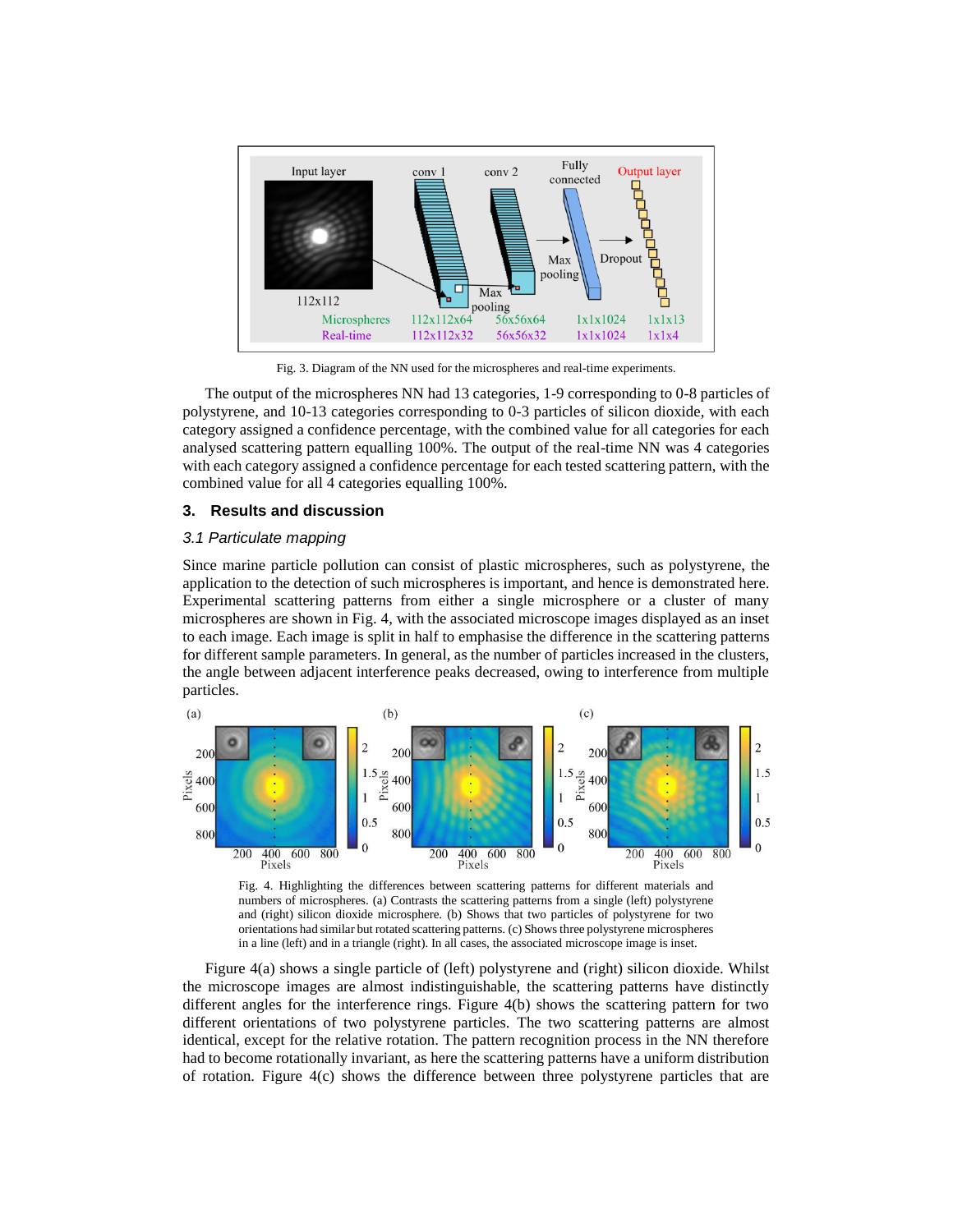arranged (left) in a line and (right) in a triangle. In this case, even though the material and the number of particles are the same, the scattering patterns have substantial differences, therefore highlighting the challenge of correctly identifying the number when three or more microspheres are present.

Both training and validation datasets contained identical types of data, namely scattering patterns and the associated material and number of particles. However, the two datasets served completely different purposes. The training dataset was processed repeatedly, where during each iteration an automatic optimization process gradually changed the weighting of the neural connections to reduce the error in the NN prediction. The validation dataset was used to test the accuracy of the trained NN, as the dataset was not used during training and hence acted as unseen data. Here, the validation dataset corresponded to two separate 600  $\mu$ m by 600  $\mu$ m regions (20 by 20 scattering patterns) on the substrate, corresponding to regions of polystyrene and silicon dioxide microspheres. For each position in the validation regions, the scattering pattern was processed by the NN and the material and number was predicted, and subsequently compared to the known material and number.

Figure 5 shows the predicted sample maps for (a) polystyrene and (b) silicon dioxide microspheres, where the number at each point corresponds to the predicted number of particles. For 100% of the validation scattering patterns, the NN correctly predicted the material type, and hence the predicted material type is not labelled on the sample maps. In cases where the predicted number was incorrect, a red cross covers the number. Squares with no numbers correspond to scattering patterns that the NN correctly predicted as zero particles, i.e. positions where the microscope image of the substrate either showed nothing or debris. The colour map



Fig. 5. Particle maps created via application of the trained NN to scattering patterns from a range of positions across the substrate. The material and number at each position, as predicted by the NN, was used to form the sample maps. The maps correspond to regions of (a) polystyrene, and (b) silicon dioxide spheres. The colour map corresponds to the NN confidence percentage for each prediction.

For the validation dataset, which contained 238 unseen scattering patterns, the NN had a prediction accuracy of 97.1% (7 incorrect). The scattering patterns with zero particles had a 100% prediction accuracy. For the polystyrene particles, for one and two particles, there was a prediction accuracy of 100%. For the silicon dioxide particles, for one and two particles, there were prediction accuracies of 100% and 83% respectively. For three or more particles, across both materials, 40% of the scattering patterns were predicted correctly. The reduced accuracy for a higher number of particles is attributed predominantly to the relative rarity of such scattering patterns in the training dataset, particularly given the increase in possible permutations (i.e. rotations and arrangements) of clusters for higher numbers of particles.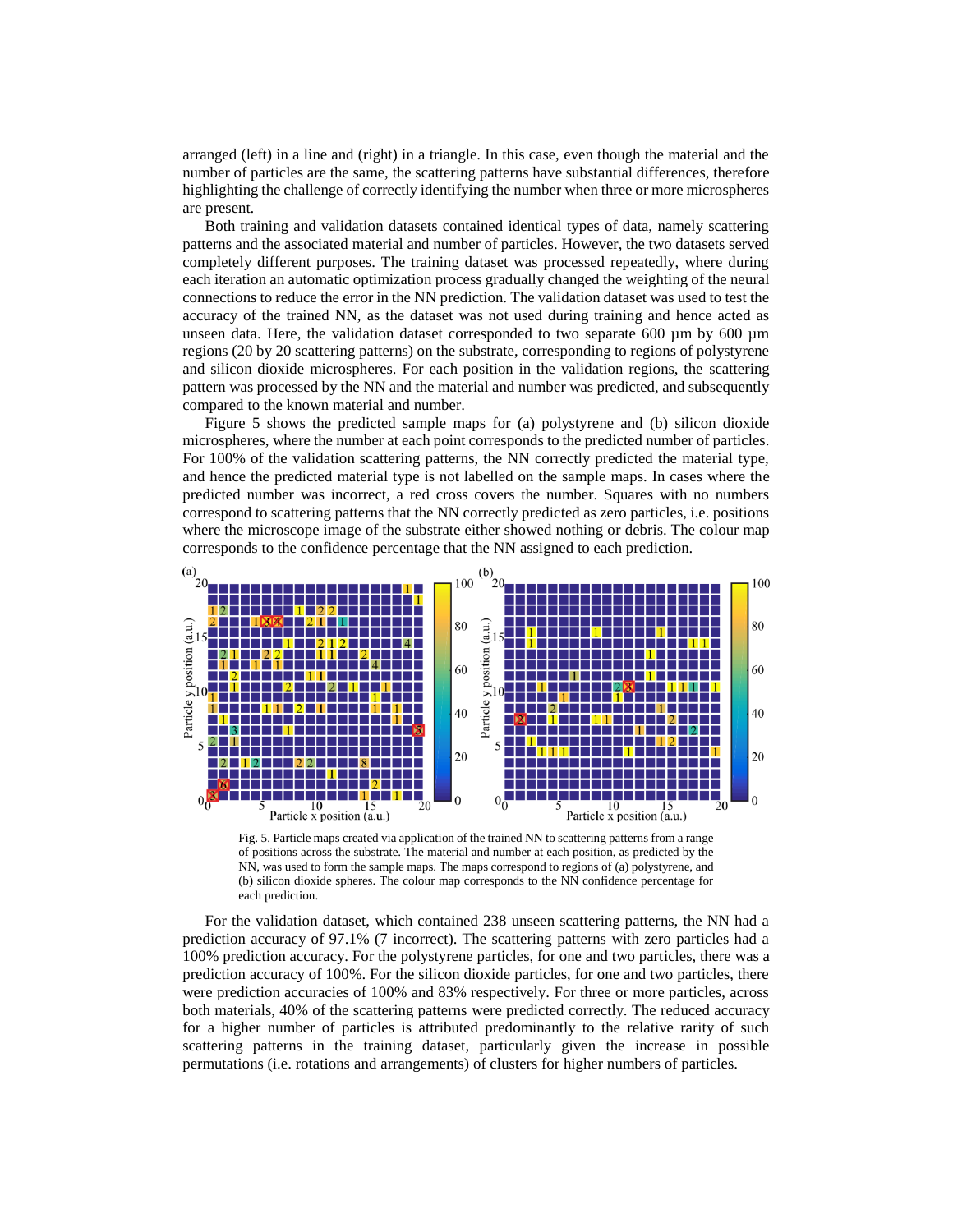## *3.2 Real-time sensing*

To determine the ability of our approach to work in real-time for sensing, such as for airborne pollution detection, a NN was trained on four different particle types, *Narcissus* pollen grains, *Iva xanthiifolia* pollen grains, diesel soot and wood ash. The airborne pollutants were deposited onto separate substrates and placed in the setup described earlier. A total of 238 scattering patterns across the four pollutant types (68 *Narcissus*, 56 *Iva xanthiifolia*, 59 diesel soot and 55 wood ash) were recorded and used in the training of the NN, while an additional 39 scattering patterns not used in the training were used in the validation of the NN.

To test the rigorousness of our sensing approach for real-world application, after a time period of over one month the trained NN was used to perform real-time measurements on a new substrate. Each pollutant was deposited onto a quadrant of a single, new substrate, for ease of checking correctness of predictions, which was then moved randomly under the laser light focus. Since the training of the particles was carried out on separate slides for each particle, then there is no weighting given to each of the quadrants on the test sample, hence, as far as the NN is concerned, the particles are randomly dispersed as a mixture on the slide.

Each scattering pattern was recorded and processed by the NN (which took 2.8 seconds to load) in less than 50 milliseconds. Figure 6(a) shows the confidence percentage for each measurement, and whether the prediction was correct or incorrect. Out of 50 measurements taken, the NN was correct 43 times. Figure 6(b), which displays a confusion matrix, illustrates the prediction accuracy for each pollutant type. Figure 6(c) shows examples of scanning electron microscope (SEM) images of, and scattering patterns from, the four types of pollutant.



Fig. 6. Real-time sensing of pollen, diesel and wood ash particulates. (a) Prediction of the pollutant type as a function of measurement number. The y-axis corresponds to the NN confidence percentage for each prediction. (b) Confusion matrix showing the performance of classification. (c) Examples of SEM images of, and scattering patterns from, the four types of pollutant.

The average confidence percentage when correctly identifying *Narcissus* pollen grains, *Iva xanthiifolia* pollen grains, diesel soot and wood ash, was 86%, 58%, 40% and 54%, respectively. We attribute these differences to the ease of identification of features in the scattering patterns that are associated with specific pollutant structures. If the majority of features that are associated with a specific pollutant type are not identified, then, for example,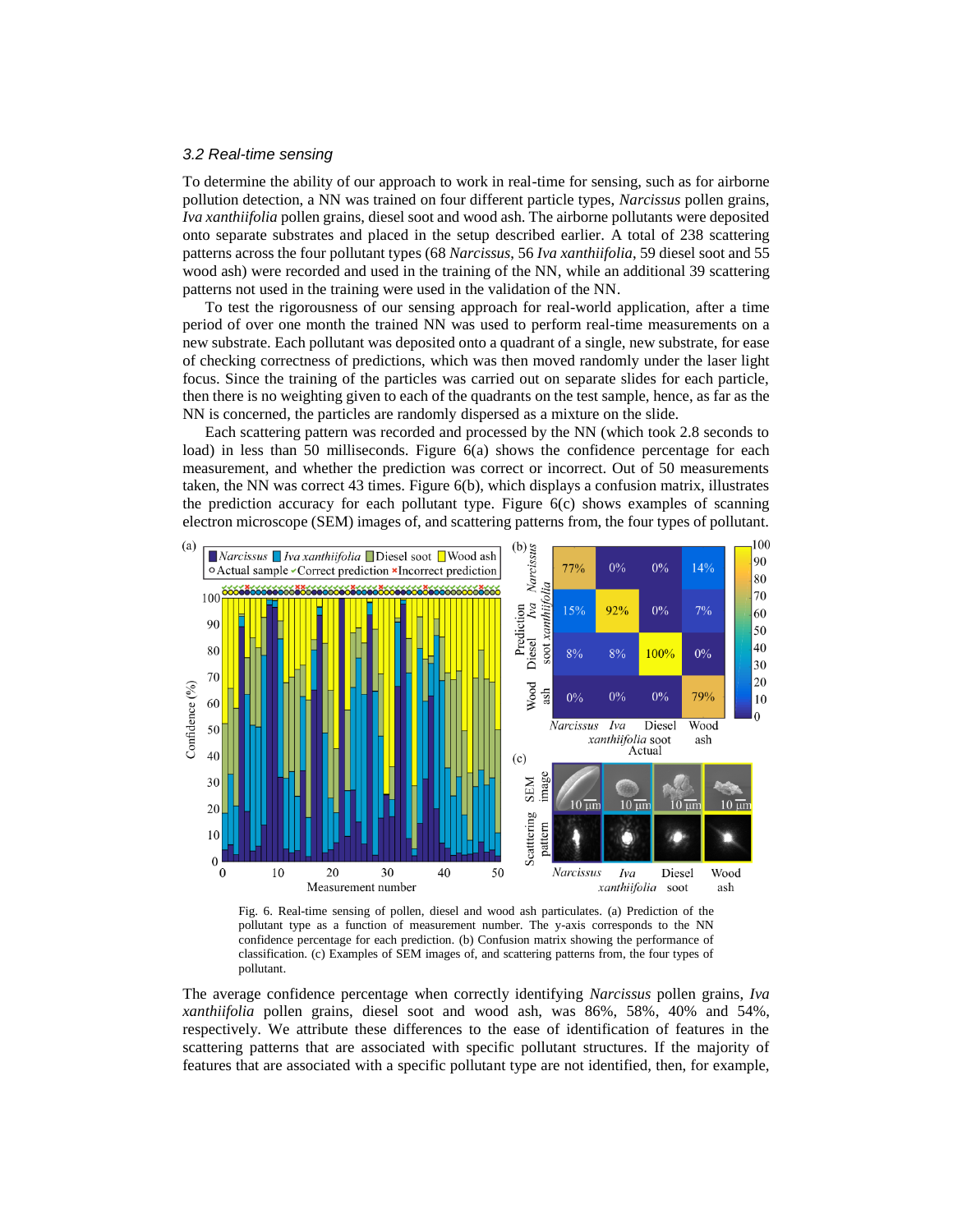the scattering from the sharp edges of the wood ash could be misidentified as the scattering from the sulcus from the pollen grains, due to the similarity in the resultant scattering pattern. Hence, this could explain why wood ash has been misidentified as *Narcissus* and *Iva xanthiifolia*. The high confidence percentage of the *Narcissus* pollen grains is likely due to the lack of variation in the pollen grain sizes and similar structure, whereas the smaller confidence percentage for *Iva xanthiifolia* pollen grains is likely due to the lager variation in size and structure of the pollen grains. Additionally, as discussed, the NN was trained on a slightly higher number of *Narcissus* pollen grain scattering patterns than any other scattering patterns, which perhaps led to a greater ability for the NN to predict *Narcissus*. The average confidence percentage was lower for diesel soot, likely due to the variety of pollutant shape, however, the diesel soot predominantly consisted of features not present in the other pollutants (e.g. specifically sized aggregates), and hence was identified correctly 100% of the time. In order to quantify the quality of the NN's prediction ability that can include false positives and false negatives as well as true positives and true negatives, the Matthews correlation coefficient (a measure of the quality for a multiclass classification [50]), was calculated. This was found to be 0.81, compared with the maximum potential value of 1.

To determine what output the real-time NN would give for an unfamiliar object (a sample type that it had not been trained on), we tested the real-time NN on a  $5 \mu m$  polystyrene microsphere scattering pattern. The real-time NN allocated the following probabilities, 29% to *Narcissus*, 7% to *Iva xanthiifolia*, 18% to diesel and 46% to wood ash. This is perhaps understandable due to the fewer higher spatial frequencies present in wood ash and polystyrene scattering patterns, compared with the pollen and diesel particle scattering patterns. Avoiding such false identification could be achieved ensuring a sufficiently high cut-off confidence percentage for correct identification, which could be enabled by increasing the accuracy of the NN and training on more data, as well as through expanding the number of objects trained on and through potentially using multiple NNs [51].

The application of this sensor technique to real-world scenarios would therefore require increasing the number of object types to accommodate the many and various particle pollutants present in the air. Such a scaling up would require robotic automation, and potentially data augmentation to reduce training time [52]. Also, the particle scattering patterns would need to be captured when the particles were present and dispersed in air or in water, to simulate realworld scenarios. Exploration of how the accuracy of the NN scales with object type will be necessary to aid in the maintaining of the quality of the NN, which could be achieved by checking the accuracy of the NN as additional particle types are continually added to the network.

# **4. Conclusion**

In conclusion, a particle pollution sensor that uses a NN as a general solution to the scattering inverse problem was presented. The NN was able to determine the material and number of microspheres from a single scattering pattern, and this approach was used to construct a map of their location on the substrate. Additionally, real-time detection of airborne pollutants was demonstrated. The accuracy of our approach could be improved via use of additional training data and optimization of the NN architectures. This method could lead to applications in biological cellular analysis and quantification of marine and airborne pollution particulates.

# **Funding**

EPSRC Early Career Fellowship (EP/N03368X/1); EPSRC Doctoral Prize (EP/N509747/1); BBSRC Future Leader Fellowship (BB/P011365/1).

# **Acknowledgements**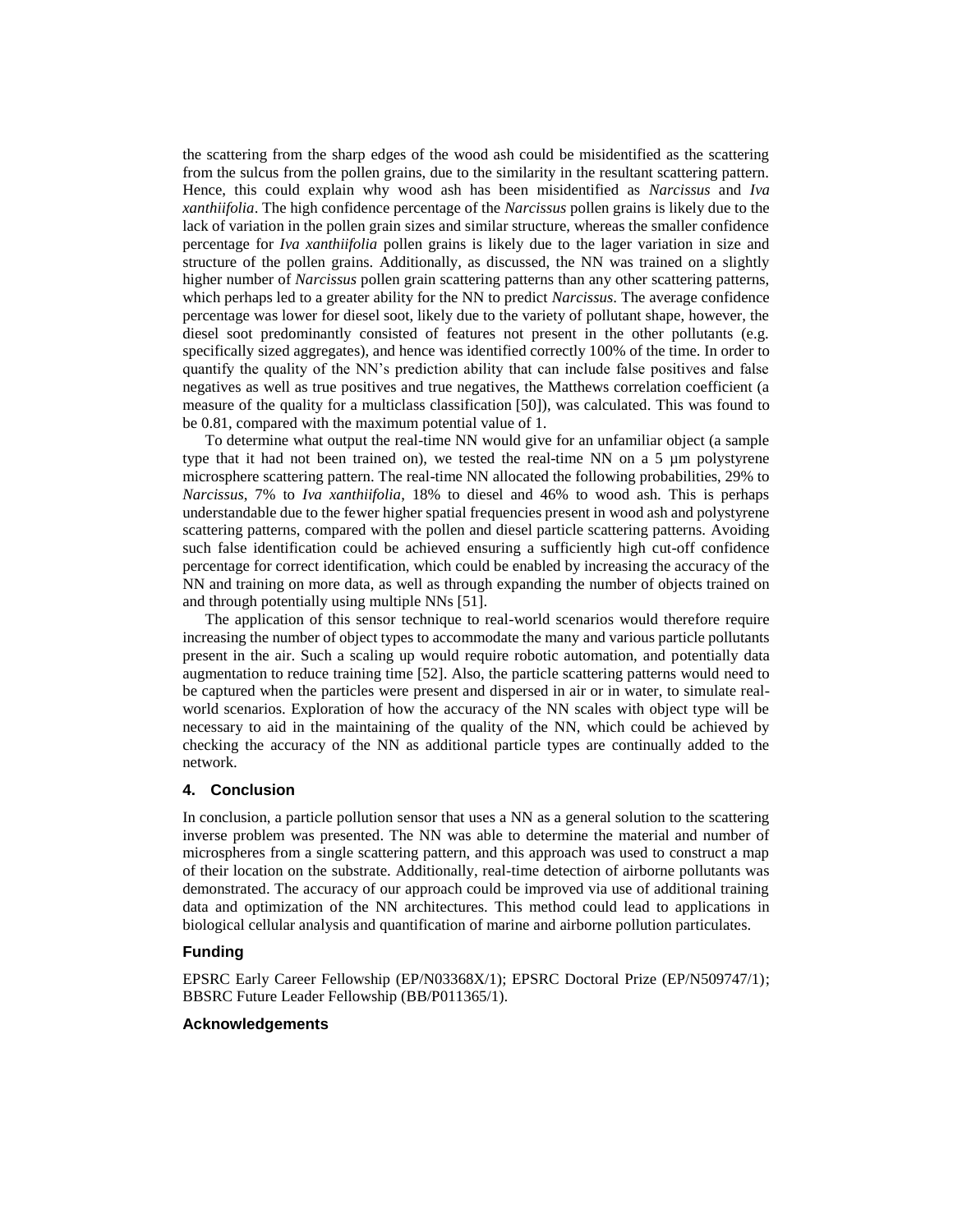We gratefully acknowledge the support of NVIDIA Corporation with the donation of the Titan X GPU used for this research, donated through NVIDIA GPU Grant Program. Data supporting this manuscript is available at https://doi.org/10.5258/SOTON/D0436.

#### **References**

- 1. J. Lelieveld, J. S. Evans, M. Fnais, D. Giannadaki, and A. Pozzer, "The contribution of outdoor air pollution sources to premature mortality on a global scale," Nature **525**, 367–371 (2015).
- 2. M. Kulmala, T. Petäjä, T. Nieminen, M. Sipilä, H. E. Manninen, K. Lehtipalo, M. Dal Maso, P. P. Aalto, H. Junninen, P. Paasonen, and others, "Measurement of the nucleation of atmospheric aerosol particles," Nat. Protoc. **7**(9), 1651–1667 (2012).
- 3. L. Fierce, T. C. Bond, S. E. Bauer, F. Mena, and N. Riemer, "Black carbon absorption at the global scale is affected by particle-scale diversity in composition," Nat. Commun. **7**, 12361 (2016).
- 4. V. Ramanathan and G. Carmichael, "Global and regional climate changes due to black carbon," Nat. Geosci. **1**(4), 221–227 (2008).
- 5. J. I. Levy, D. H. Bennett, S. J. Melly, and J. D. Spengler, "Influence of traffic patterns on particulate matter and polycyclic aromatic hydrocarbon concentrations in Roxbury, Massachusetts," J. Expo. Anal. Environ. Epidemiol. **13**(5), 364–371 (2003).
- 6. M. Loxham, "Harmful effects of particulate air pollution: identifying the culprits," Respirology **20**(1), 7–8 (2015).
- 7. F. R. Cassee, M.-E. Héroux, M. E. Gerlofs-Nijland, and F. J. Kelly, "Particulate matter beyond mass: recent health evidence on the role of fractions, chemical constituents and sources of emission," Inhal. Toxicol. **25**(14), 802–812 (2013).
- 8. F. J. Kelly and J. C. Fussell, "Size, source and chemical composition as determinants of toxicity attributable to ambient particulate matter," Atmos. Environ. **60**, 504–526 (2012).
- 9. Z. D. Ristovski, B. Miljevic, N. C. Surawski, L. Morawska, K. M. Fong, F. Goh, and I. A. Yang, "Respiratory health effects of diesel particulate matter," Respirology **17**(2), 201–212 (2012).
- 10. R. Sussarellu, M. Suquet, Y. Thomas, C. Lambert, C. Fabioux, M. Eve, and J. Pernet, "Oyster reproduction is affected by exposure to polystyrene microplastics," Proc. Natl. Acad. Sci. **113**(9), 2430–2435 (2016).
- 11. M. Cole, P. Lindeque, E. Fileman, C. Halsband, and T. S. Galloway, "The impact of polystyrene microplastics on feeding, function and fecundity in the marine copepod Calanus helgolandicus," Environ. Sci. Technol. **49**(2), 1130–1137 (2015).
- 12. L. A. Philips, D. B. Ruffner, F. C. Cheong, J. M. Blusewicz, P. Kasimbeg, B. Waisi, J. R. McCutcheon, and D. G. Grier, "Holographic characterization of contaminants in water: Differentiation of suspended particles in heterogeneous dispersions," Water Res. **122**, 431–439 (2017).
- 13. Y. Wu and A. Ozcan, "Lensless digital holographic microscopy and its applications in biomedicine and environmental monitoring," Methods **136**, 4–16 (2017).
- 14. C. F. Bohren and D. R. Huffman, *Absorption and Scattering of Light by Small Particles* (John Wiley & Sons, 2008).
- 15. B. Mills, C. F. Chau, E. T. F. Rogers, J. Grant-Jacob, S. L. Stebbings, M. Praeger, A. M. de Paula, C. A. Froud, R. T. Chapman, T. J. Butcher, J. J. Baumberg, W. S. Brocklesby, and J. G. Frey, "Direct measurement of the complex refractive index in the extreme ultraviolet spectral region using diffraction from a nanosphere array," Appl. Phys. Lett. **93**(23), 231103 (2008).
- 16. J. R. Fienup, "Phase retrieval algorithms: a comparison," Appl. Opt. **21**(15), 2758–2769 (1982).
- 17. F. Pfeiffer, T. Weitkamp, O. Bunk, and C. David, "Phase retrieval and differential phase-contrast imaging with low-brilliance X-ray sources," Nat. Phys. **2**, 258–261 (2006).
- 18. M. R. Teague, "Deterministic phase retrieval: a Green's function solution," JOSA **73**(11), 1434–1441 (1983).
- 19. R. Trebino and D. J. Kane, "Using phase retrieval to measure the intensity and phase of ultrashort pulses: frequency-resolved optical gating," JOSA A **10**(5), 1101–1111 (1993).
- 20. J. Miao, D. Sayre, and H. N. Chapman, "Phase retrieval from the magnitude of the Fourier transforms of nonperiodic objects," JOSA A **15**(6), 1662–1669 (1998).
- 21. A. M. Maiden, M. J. Humphry, F. Zhang, and J. M. Rodenburg, "Superresolution imaging via ptychography," JOSA A **28**(4), 604–612 (2011).
- 22. K. Giewekemeyer, P. Thibault, S. Kalbfleisch, A. Beerlink, C. M. Kewish, M. Dierolf, F. Pfeiffer, and T. Salditt, "Quantitative biological imaging by ptychographic x-ray diffraction microscopy," Proc. Natl. Acad. Sci. **107**(2), 529–534 (2010).
- 23. H. M. L. Faulkner and J. M. Rodenburg, "Movable aperture lensless transmission microscopy: a novel phase retrieval algorithm," Phys. Rev. Lett. **93**(2), 23903 (2004).
- 24. G. E. Hinton and R. R. Salakhutdinov, "Reducing the dimensionality of data with neural networks," Science **313**(5786), 504–507 (2006).
- 25. H. A. Rowley, S. Baluja, and T. Kanade, "Neural network-based face detection," IEEE Trans. Pattern Anal. Mach. Intell. **20**(1), 23–38 (1998).
- 26. D. F. Specht, "A general regression neural network," IEEE Trans. neural networks 2(6), 568–576 (1991).<br>27. B. Mills, D. J. Heath, J. A. Grant-Jacob, and R. W. Eason, "Predictive capabilities for laser machining via
- 27. B. Mills, D. J. Heath, J. A. Grant-Jacob, and R. W. Eason, "Predictive capabilities for laser machining via a